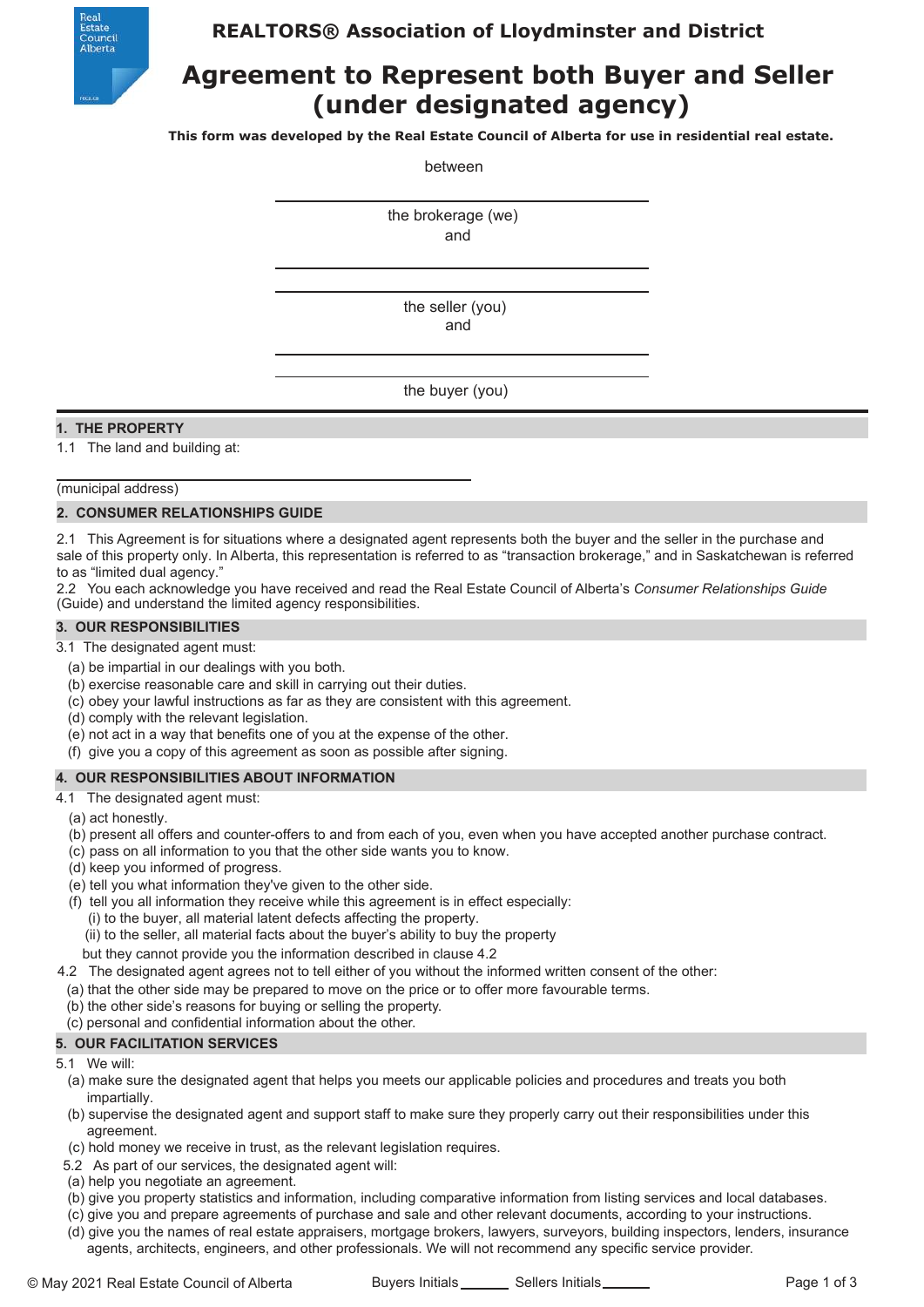## **6. THE BROKERAGE'S FACILITATION SERVICES DON'T INCLUDE**

- 6.1 The designated agent will not:
	- (a) for the buyer:
		- (i) carry out or influence an independent inspection of the property.
		- (ii) arrange an independent inspection of the property, unless the buyer instructs them.
		- (iii) make sure the seller's information or statements about the property are accurate or complete.

(b) for the seller:

- (i) carry out or influence an independent inquiry into the buyer's financial status.
- (ii) make sure the buyer's financial information is accurate or complete.

## (c) **OUR FEE**

7.1 You both pay fees according to your representation agreements with us.

## **8. OTHER DETAILS ABOUT THIS AGREEMENT**

- 8.1 Anything we know about either of you will not be attributed to the other.
- 8.2 Neither of you will be liable to the other for anything we or the designated agent does.
- 8.3 Any future changes to this agreement must be in writing and signed by all of us to be effective.
- 8.4 Words with a singular meaning may be read as plural when required by the context.
- 8.5 If any clauses added to this agreement conflict with standard clauses in this agreement, the added clauses apply.
- 8.6 Except for the representation agreements you both have with us, this agreement is the entire agreement between us and each of you. Anything we discussed with you, or that you told us, is not part of this agreement unless it is in this agreement.
- 8.7 You each acknowledge that:
- (a) you have read this agreement.
	- (b) you had the opportunity to get independent advice before signing this agreement.
	- (c) this agreement accurately sets out what we and you agree to.

### **9. CONTACT INFORMATION**

9.1 The following contact information must be used for all written communications between us and you. If this contact information changes, we and you must tell each other in writing within two business days of the change.

| Seller:           |                                                                                                                         |               | <b>Buyer:</b>                    |                                                                                                                 |               |
|-------------------|-------------------------------------------------------------------------------------------------------------------------|---------------|----------------------------------|-----------------------------------------------------------------------------------------------------------------|---------------|
|                   |                                                                                                                         |               |                                  |                                                                                                                 |               |
|                   |                                                                                                                         |               |                                  |                                                                                                                 |               |
|                   |                                                                                                                         | (postal code) |                                  |                                                                                                                 | (postal code) |
|                   |                                                                                                                         |               |                                  |                                                                                                                 |               |
|                   |                                                                                                                         |               |                                  |                                                                                                                 |               |
|                   |                                                                                                                         |               |                                  |                                                                                                                 |               |
|                   | Address <b>Management Community Community</b> and Community Community Community Community Community Community Community |               |                                  | Address and the contract of the contract of the contract of the contract of the contract of the contract of the |               |
|                   |                                                                                                                         | (postal code) |                                  |                                                                                                                 | (postal code) |
|                   |                                                                                                                         |               |                                  |                                                                                                                 |               |
|                   |                                                                                                                         |               |                                  |                                                                                                                 |               |
| <b>Brokerage:</b> |                                                                                                                         |               | <b>Brokerage representative:</b> |                                                                                                                 |               |
|                   |                                                                                                                         |               |                                  |                                                                                                                 |               |
|                   |                                                                                                                         |               |                                  |                                                                                                                 |               |
|                   |                                                                                                                         | (postal code) |                                  | <u> 1989 - Johann Stein, mars an deus Amerikaansk kommunister (* 1958)</u>                                      | (postal code) |
|                   |                                                                                                                         |               |                                  |                                                                                                                 |               |
|                   |                                                                                                                         |               |                                  |                                                                                                                 |               |
|                   |                                                                                                                         |               |                                  |                                                                                                                 |               |